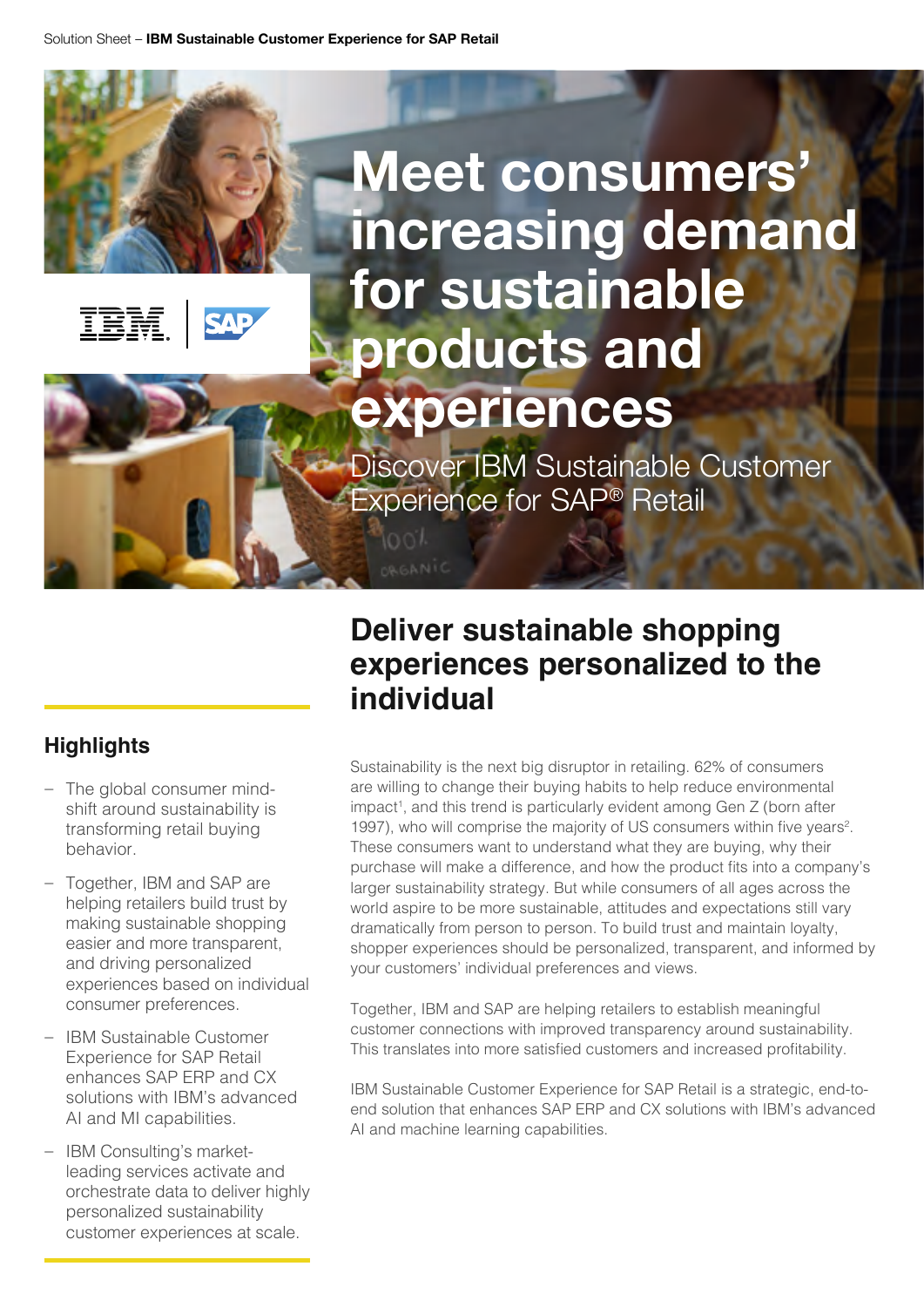This pre-integrated, proven industry-specific accelerator enables you to meet growing individual customer demands for sustainable products and experiences and can deliver:

- Improved customer satisfaction
- Increased cross and upselling revenue
- Reduced customer churn

Explore how IBM Sustainable Customer Experience for SAP Retail can help you understand individual customer needs and beliefs, and deliver personalized commerce experiences that support their values and drive growth for your business.

### **Harness the power of data to deliver curated customer experiences**

Transparency builds trust. 43% of consumers will pay a 100% premium for products that are evidenced to be sustainable in how they are sourced, manufactured, and delivered<sup>3</sup>. But authenticity is key for purpose-driven consumers, who are skeptical of generic claims and wary of greenwashing. They will check your sustainability claims and boycott – even sabotage – products and brands that are not sufficiently transparent or whose claims are misleading.

#### **Understanding the individual customer**

Every shopper will have a unique relationship with sustainability, exhibited through their actions and interactions. There is a vast amount of data available in the retail industry from an array of internal and external sources. Carefully selecting the right data helps you understand an individual customer's affinity with sustainability issues, and deliver the brand experience they expect.

IBM Sustainable Customer Experience for SAP Retail uses data and insights from SAP applications, IBM Watson Assistant, and other sources across the ecosystem to power this personalization:

- Customer identity, segmentation, and permissions data
- Customer past behavior and actions captured across multiple interaction points
- Customer interactions with digital shopper assistance applications
- Customer attitudes and actions from direct and indirect data such as call transcripts, e-mails, and social media activity
- Customer sentiments captured in their own words from insight surveys



**Clearly communicating** 



- 1. "Sustainability at a turning point," IBM Institute for Business Value research brief, May 2021.
- 2. "Greener Consumers Demand Sustainable Brands, of Business Transformation," Forrester Research report, August 2, 2021.
- 3. "The last call for sustainability," IBM Institute for Business Value research brief, August 2021.
- 4. "Consumers want it all: Hybrid shopping, sustainability, and purpose-driven brands," IBM Institute for Business Value Research Insights in association with National Retail Federation, January 2022.

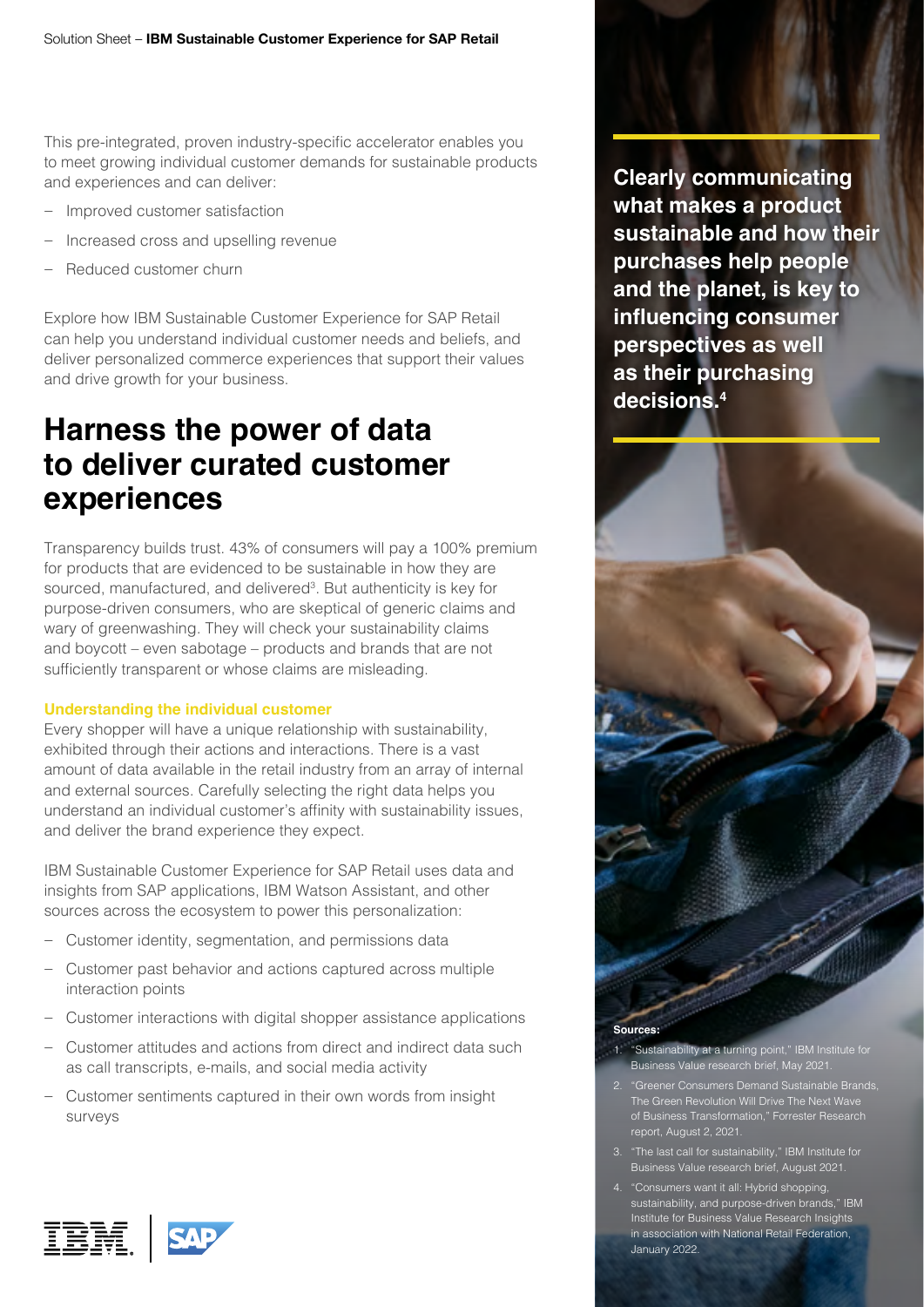



#### **Determining each customer's affinity with sustainability**

Using intelligent workflows, IBM Sustainable Customer Experience for SAP Retail automates and routes these insights which are then aggregated and augmented with AI and machine learning to determine the individual customer's sustainability affinity. This affinity score is the key to delivering an experience that matches the individual customer's personal sustainability attitudes and priorities.

#### **Delivering a personalized sustainable customer experience**

The solution's flexible and expanding attribution model currently provides 56 preconfigured sustainability attributes which can be added or removed as required. These include product and packaging content and the use of water and fossil fuels at every stage of the lifecycle, from manufacturing and distribution to usage, returns, and disposal.

Combining these attributes with the customer's sustainability affinity means content is always relevant and their search becomes highly targeted and friction-free.

This is crucial to delivering dynamic personalization of the customer experience to trigger the promotion of the right products to the right people at the right time – increasing profitability while improving customer transparency and trust.

#### **Summary: Helping retailers deliver on the sustainability promise**

Promoting and selling the right sustainable products is good for the environment and good for the customer. Providing personalized experiences that reflect the needs and views of the individual consumer enables retailers to build trust, loyalty, and brand value. IBM Sustainable Customer Experience for SAP Retail can help by:

- Identifying micro-segments who share common views about sustainability and translating into sustainability personas
- Defining, publishing, and integrating product characteristics that relate to sustainability
- Enabling consumers to factor sustainability into their purchasing decisions
- Targeting individual sustainability-driven buyers with the right offer, at the right time and on their preferred channel
- Delivering rapid time to value

IBM.